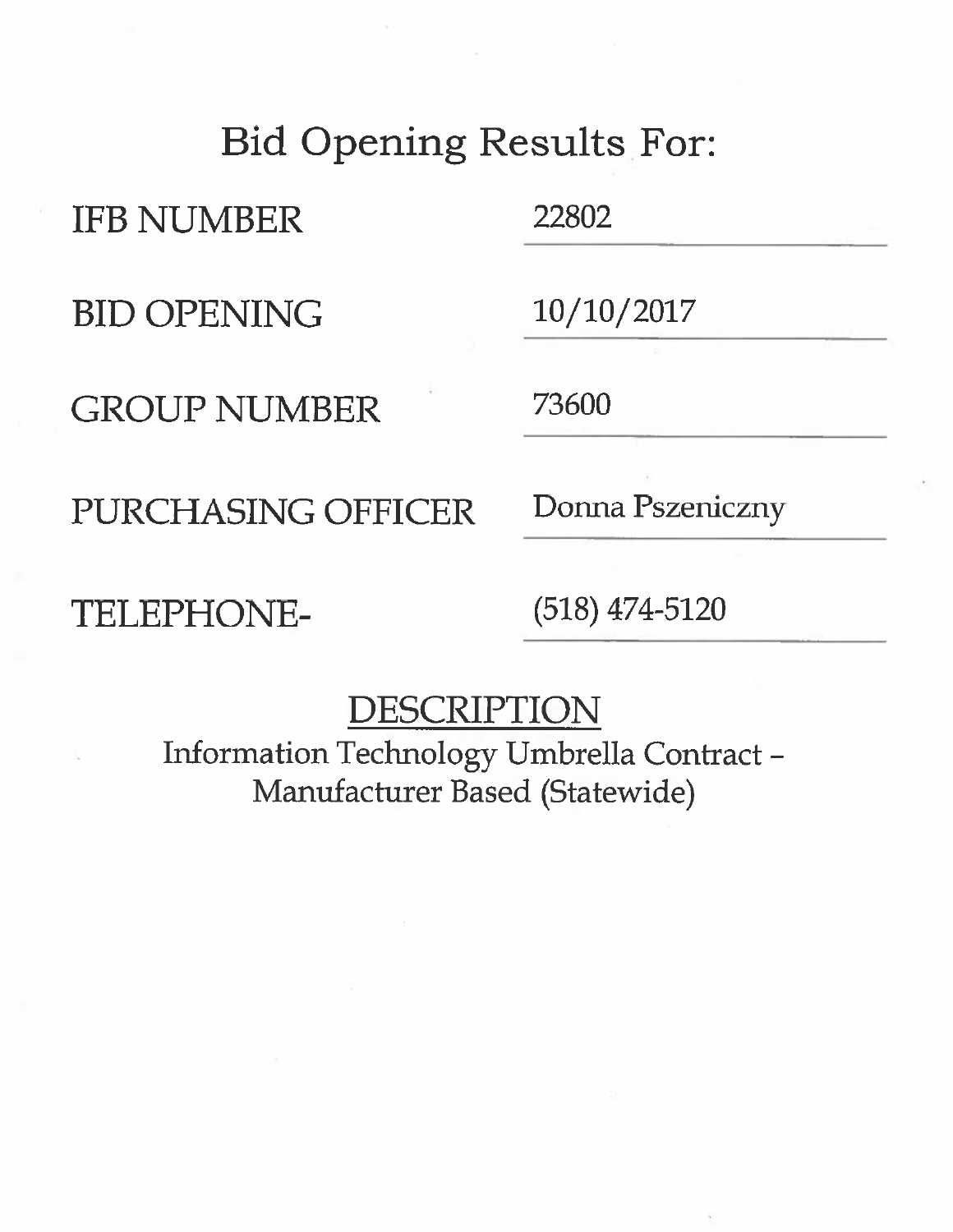## **Company**

8x8 Inc. Acquia Inc AgileAssets Inc. Airbus DS Communications Inc. Alcatel Lucent USA Inc. Annese & Associates Applied Voice & Speech Technologies Askreply D/B/A B2Gnow Automon LLC Aviat U.S., Inc. Bak USA Technologies Group Bonfire Interactive Ltd Brother Buffalo Computer Graphics Business Purchasing Solution LLC D/B/A SpendBridge Canon USA Inc Carahsoft Technology Corporation Center For Internet Security Inc. Centrippial Networks CGI Technologies and Solutions Inc. Ciena Government Solutions Cluster Construction Consulting D/B/A Forsee Consulting Colyar Technology Solutions Compuware Corp Contemporary Computer Services Crowdstrike Inc. Cylance Inc. Dataminr Inc. Dirad Technologies, Inc. Docker Inc DocuSign Inc **Eccentex** Entco Government Software LLC Extreme Networks F5 Networks Inc. ForeScout Technologies Inc. Fortinet, Inc. Fujitsu Network Communications Genesys Telecommunications Laboratories, Inc. Getac Incorporated Google Grant Thorton LLP Harmon Professional, Incorporated Hewlett Packard Enterprise Huawei Enterprise USA Inc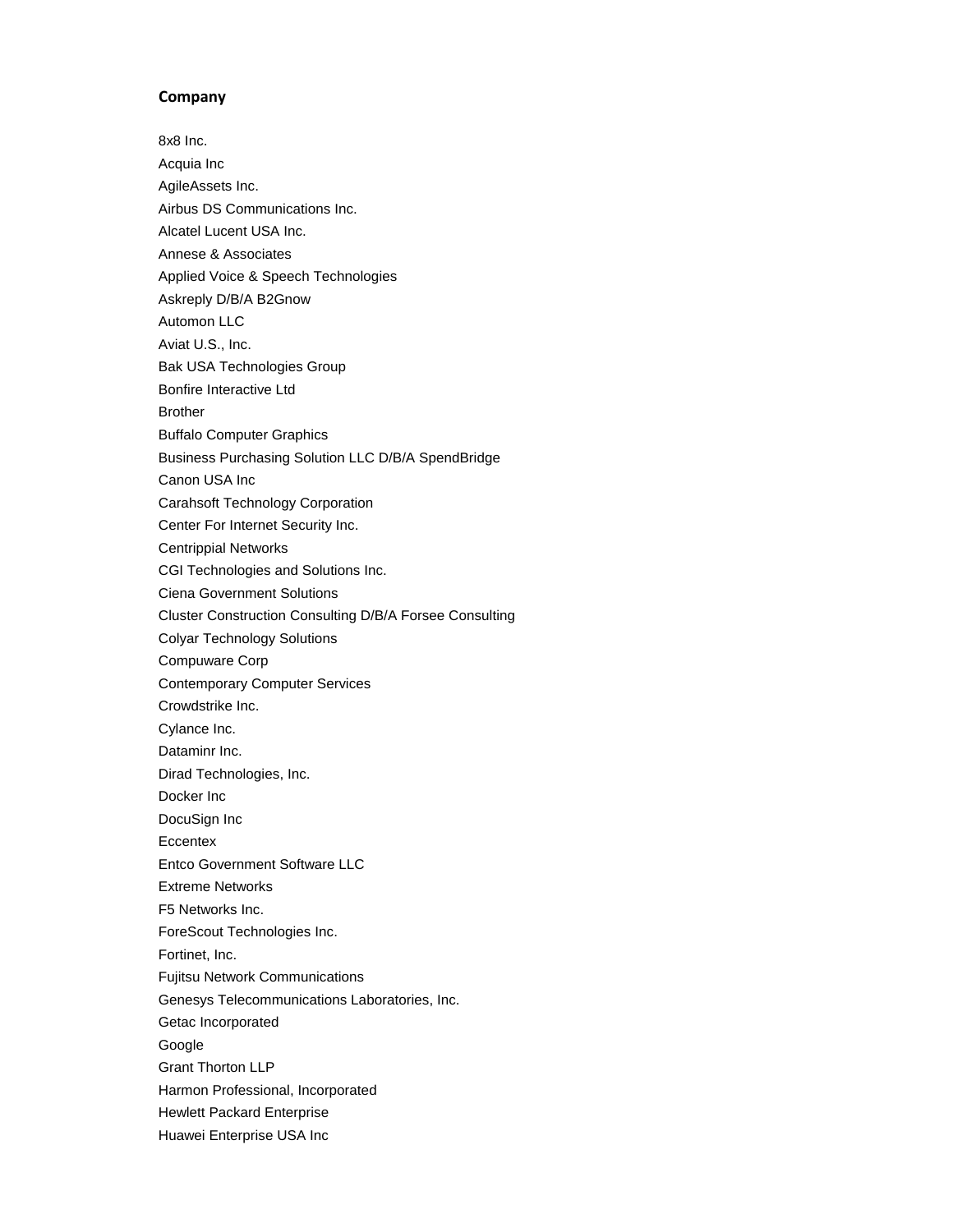ImageWork Technologies Corporation Info Tech, Inc. Infoblox Inc. Infor Public Sector Integra Optics Inc Intralogic Solutions Juniper Networks, (US) Inc. Kinney Management Services, LLC Kodak Alaris Konica Minolta Business Solutions U.S.A., Inc. KOVA, Corp. Kronos Incorporated Kyocera Document Solutions America, Inc. LCPtracker, Inc. Lenovo Global Technology (United States) Inc. Lexmark International Inc. Liebert Corporation LoadSpring Solutions Lumen Inc Manning Navcomp McAfee Public Sector LLC Microsoft Corporation Middle Atlantic Products, Inc. MyLCM Solutions, Inc Nice Systems, Inc Okta Inc Opentext Inc Oracle America Inc. Palo Alto Networks, Inc. Panasonic Corporation of North America Pitney Bowes Software, Inc. Pluralsite LLC Proofpoint Inc. Pure Storage Quest Construction Data Network Ricoh USA, Inc. D/B/A Ricoh RingCentral, Inc. Robis Elections, Inc. Sailpoint Technologies Scheider Electric IT USA, Inc. Sedara, LLC D/B/A Sedara Sharp Electronics Corp Siteimprove, Inc. Skyline Network Engineering, LLC. Socrata, Inc. Source Code Corporation Sumitomo Electric Lightwave Corporation